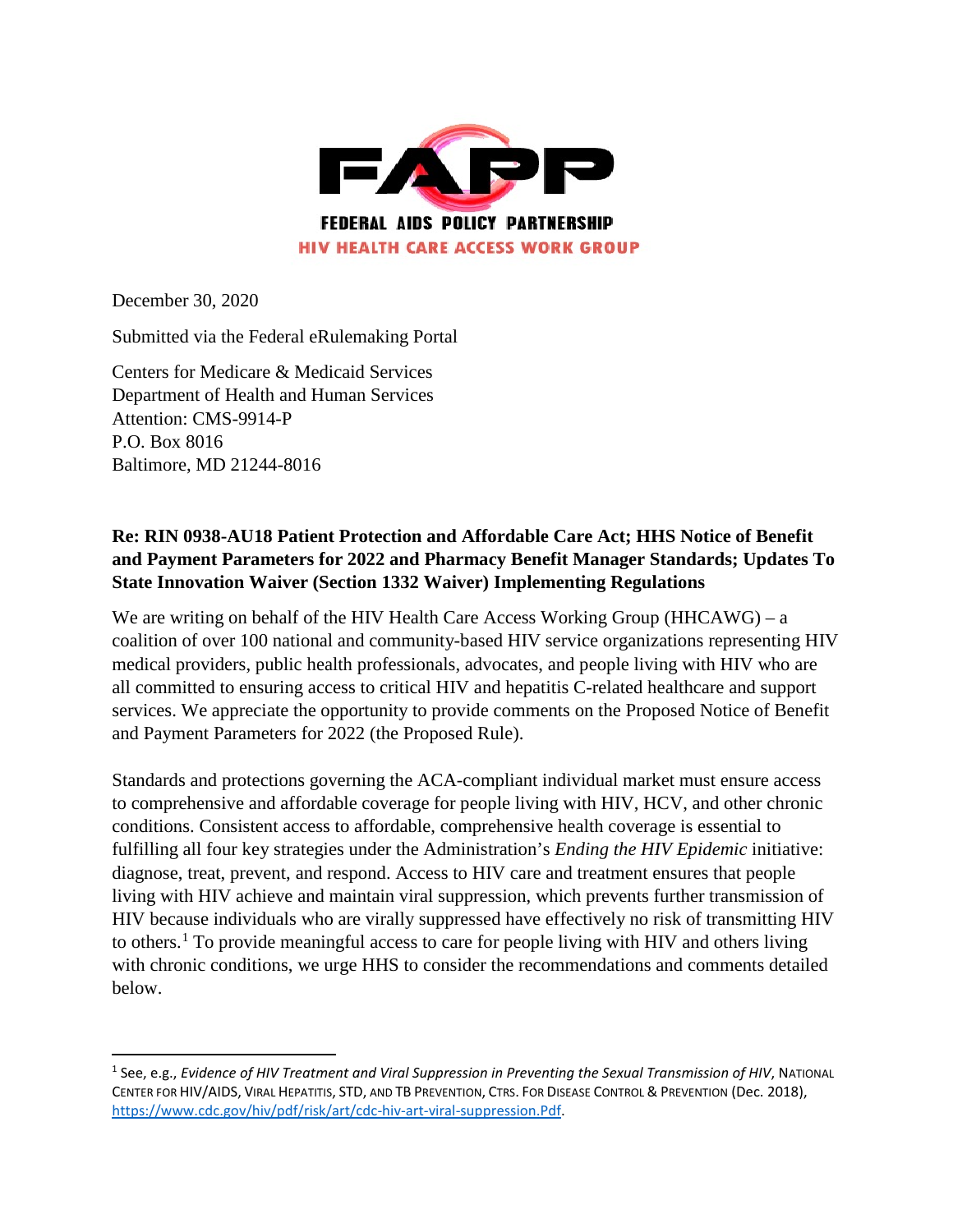## **Exchange Direct Enrollment Options §155.205, §155.220, §155.221**

HHCAWG strongly opposes allowing states to transition away from a single, centralized exchange with impartial information to private brokers and agents. This proposal would not only significantly reduce access to HIV prevention services such as testing, pre-exposure prophylaxis (PrEP), and behavioral and substance use services, but also to HIV care and treatment that is essential to preventing HIV transmission.

The ACA has enabled tens of thousands of people living with HIV to transition to expanded Medicaid and private insurance through Marketplaces. The vast majority of enrollees continue to use HealthCare.gov or their state's marketplace to sign up for coverage despite the option to use a private broker or insurer website for years now. Allowing a state to remove this centralized exchange will undoubtedly increase confusion about where and how to access good-quality health coverage, hindering enrollment and prompting many people to give up and become uninsured. Contrary to the Proposed Rule's goal of expanded choices and facilitating a better consumer experience, this would allow states to rob consumers of their only option for a guaranteed, central source of unbiased information on the comprehensive coverage available to them.

Moreover, private brokers and insurers who operate through HealthCare.gov have a track record of failing to alert consumers of Medicaid eligibility and picking and choosing the plans they offer, often based on the size of plan commissions.[2](#page-1-0) As the Proposed Rule notes, the exchanges are currently required to connect eligible individuals to Medicaid and CHIP, reducing and managing churn between private and public programs. While the Proposed Rule maintains the requirement that the exchange continue to be responsible for conducting eligibility assessments for Medicaid, there is no reciprocal obligation that direct enrollment entities inform consumers of their potential Medicaid eligibility. Thus, many individuals that would otherwise have used the single streamlined application offered by the exchange could now be directed to an agent or broker that steers them away from Medicaid eligibility. At a minimum, direct enrollment entities should be required to utilize the exchange to determine if an individual qualifies for Medicaid and refer them to the state Medicaid agency for enrollment as required by Section  $1311(d)(4)(F)$ of the ACA.

Regardless of the action HHS takes here, as the role of agents and brokers increases we urge HHS to ensure that appropriate training is provided so that these entities are prepared to work

<span id="page-1-0"></span> <sup>2</sup> Tara Straw, *"Direct Enrollment" in Marketplace Coverage Lacks Protections for Consumers, Exposes Them to Harm*, CTR. ON BUDGET & POLICY PRIORITIES (Mar. 15, 2019), [https://www.cbpp.org/research/health/direct-enrollment](https://www.cbpp.org/research/health/direct-enrollment-in-marketplace-coverage-lacks-protections-for-consumers-exposes)[in-marketplace-coverage-lacks-protections-for-consumers-exposes](https://www.cbpp.org/research/health/direct-enrollment-in-marketplace-coverage-lacks-protections-for-consumers-exposes)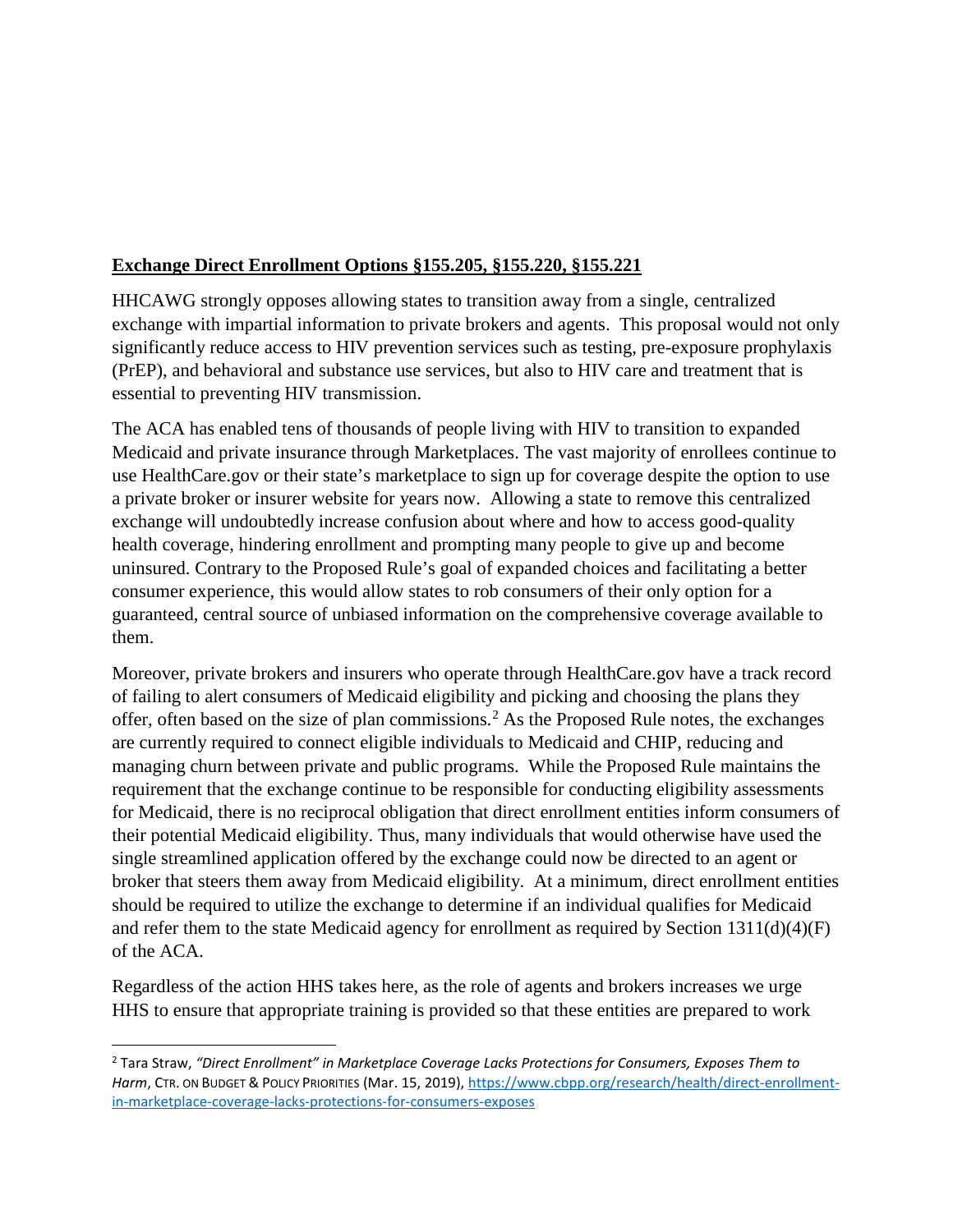with diverse and low-income populations. To ensure that the specific needs of people living with HIV were met, HHS has in the past coordinated with the HRSA HIV/AIDS Bureau to provide training and resources for Navigators and Certified Application Counselors focused on enrollment considerations for Ryan White HIV/AIDS Program clients. We urge HHS to make these resources and training materials available to agents and brokers as well.

# **State Innovation Waivers - 31 CFR Part 33 and 45 CFR Part 155**

As we previously stated, HHCAWG opposes weakening the guardrails and protections for vulnerable populations in states seeking 1332 waivers and urges HHS to withdraw this proposal. The Proposed Rule seeks to incorporate and codify the substantive waiver approval guardrails that were already weakened by HHS in 2018. We note that HHS proposes to do this by incorporating by reference the guidance it promulgated in 2018 scaling back the substantive standards by which HHS assesses waiver applications for approval.<sup>[3](#page-2-0)</sup> This is impermissible as this document was previously published by HHS in the Federal Register; per 1 CFR §§ 51.7, materials previously published in the Federal register are inappropriate to incorporate by reference. This is in line with the Administrative Procedures Act's general requirement that the public is given an opportunity to comment on all substantive changes. By seeking to incorporate by reference a previously-published document, HHS is robbing individuals of an opportunity to comment on the substantive waiver approval standards it seeks to incorporate into its regulations for the waiver application procedure. At a minimum, if HHS wants to codify its 2018 waiver approval standards (which we oppose on the grounds below), it must do so by issuing a separate notice of proposed rulemaking with opportunity for comment.

States have used 1332 waivers – specifically those that have implemented innovative reinsurance programs – to lower costs and make coverage more affordable for people who need it most. While we support state innovation to ensure that coverage is affordable and accessible, we are concerned that the proposal to loosen the guardrails and protections for vulnerable populations will harm individuals living with pre-existing conditions and have negative individual and public health consequences.

We are concerned that the proposal to weaken the current requirement that a 1332 waiver ensure that the same number of individuals are *covered by* ACA-compliant coverage to only ensure that the same number of individuals have *access to* ACA-compliant coverage will exacerbate market segmentation, making ACA-compliant coverage more expensive for those who need it. The new access standard is compounded by a significant weakening of the coverage and affordability guardrails, allowing states to include plans that provide less than "minimum essential coverage" or that exceed ACA cost-sharing limits in the waiver as long as there is a comprehensive and affordable option still available.

This new approach will incentivize states to create a segmented market, using pass-through federal funding to increase access to cheaper, less comprehensive coverage, while individuals

<span id="page-2-0"></span><sup>&</sup>lt;sup>3</sup> State Relief and Empowerment Waivers, 83 FR 53575 (October 24, 2018).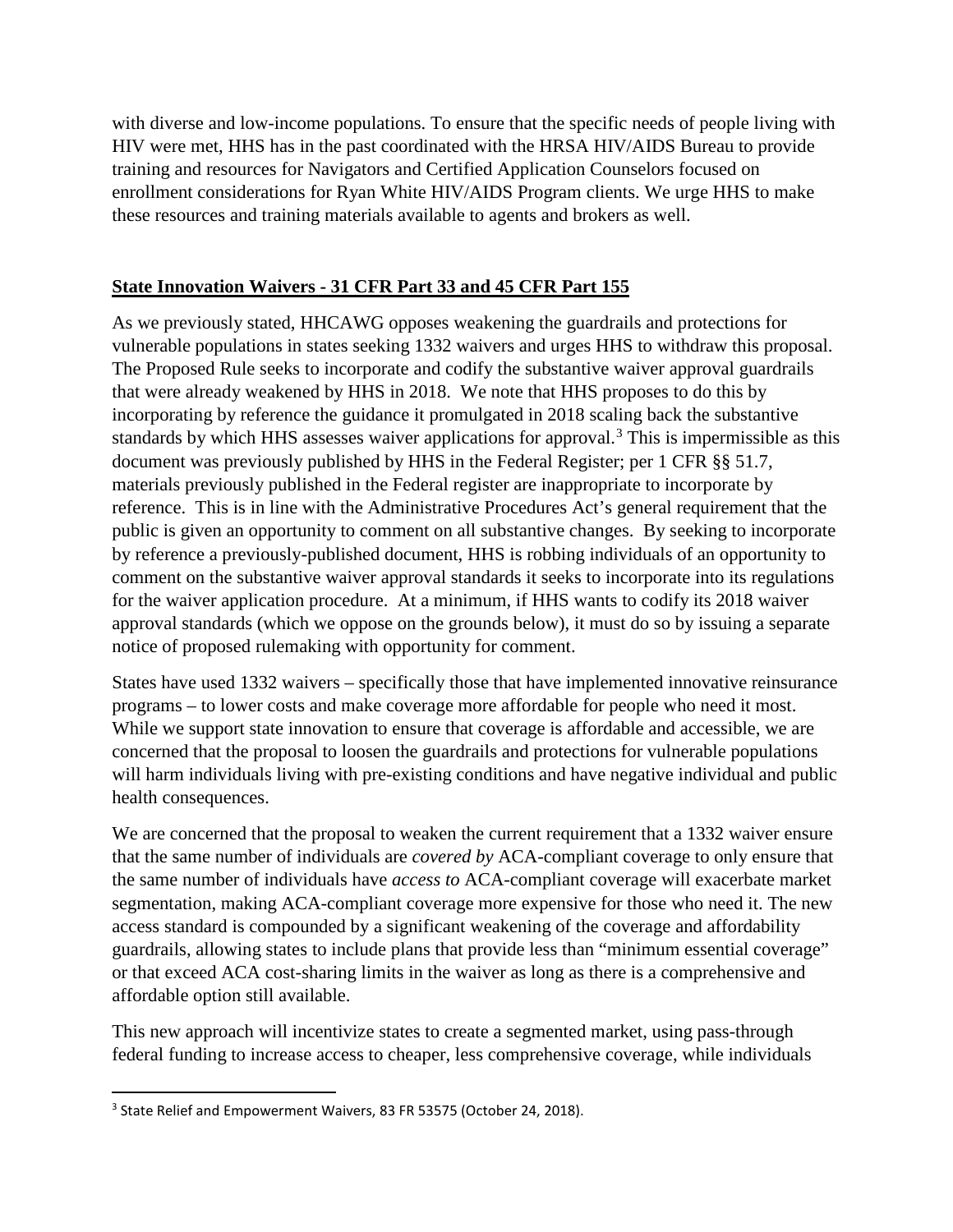with higher healthcare needs will stay in the ACA-compliant market. As we have commented before, we think market segmentation causes a double harm for people living with HIV, hepatitis, and other serious medical conditions: individuals may be drawn to cheaper coverage and end up in a plan that does not meet their healthcare or affordability needs; while individuals who choose an ACA-compliant plan because it's the best option for their healthcare needs may face steep premium increases.

Further, we note that HHS does not include a requirement that the impact of 1332 waivers be assessed across specific communities, including people with higher health care needs. This was an important part of the 2015 guidance on 1332 waivers and ensured that waivers would not be approved if they reduced coverage for a particularly vulnerable group, even if coverage under the waiver was comparable to coverage without the waiver in the aggregate. This type of assessment is particularly important to ensure access to HIV and hepatitis care and treatment. We have made significant progress in our nation's effort to fight and ultimately end these epidemics, but this progress has depended on the critical pre-existing condition protections included in the ACA. Specific evaluation of a waiver's impact on individuals living with higher cost health conditions is particularly important given the weakened coverage and affordability guardrails discussed in more detail below. Waivers that will cause disproportionate harm to individuals living with HIV, hepatitis, and other serious medical conditions should be rejected.

# **Premium Adjustment Percentage §155.130(E)**

HHCAWG [previously](https://www.chlpi.org/wp-content/uploads/2013/12/HHCAWG-NBPP-Comments-for-2020.pdf) [opposed](https://www.chlpi.org/wp-content/uploads/2013/12/HHCAWG-NBPP-Comments-for-2021.pdf) the method by which HHS has calculated the premium adjustment percentage since Plan Year 2020 and urges HHS to withdraw this and return to its previous methodology. We reiterate our concerns in response to the adjustment to the premium adjustment percentage announced in the Notice of Benefit and Payment Parameters 2020 Final Rule: including Exchange premiums in the calculation of per enrollee premium will raise costs for millions of consumers, including by raising enrollees' out-of-pocket maximums and forcing enrollees to shoulder higher premiums. The previous methodology for calculating the premium adjustment percentage was put in place by HHS due to a recognition that individual market premiums in the ACA-compliant market would likely be unstable as insurers adjusted to new rules. Particularly in light of the recent regulatory changes expanding the availability of non-ACA-compliant forms of coverage, insurers are still facing considerable uncertainty as to market stability. In light of this uncertainty and the negative consequences this modification would have on people living with HIV, HCV, and other chronic health conditions, we urge HHS to withdraw this proposal and reinstate the premium adjustment percentage methodology used in 2019.

### **Special Enrollment Periods §155.420**

# *Exchange Enrollees Newly Ineligible for APTC*

We support the proposal to allow enrollees who lose eligibility for Advance Premium Tax Credits (APTCs) and become eligible for a Special Enrollment Period (SEP) to enroll in a Qualified Health Plan (QHP) with a lower metal level. We support applying this proposed policy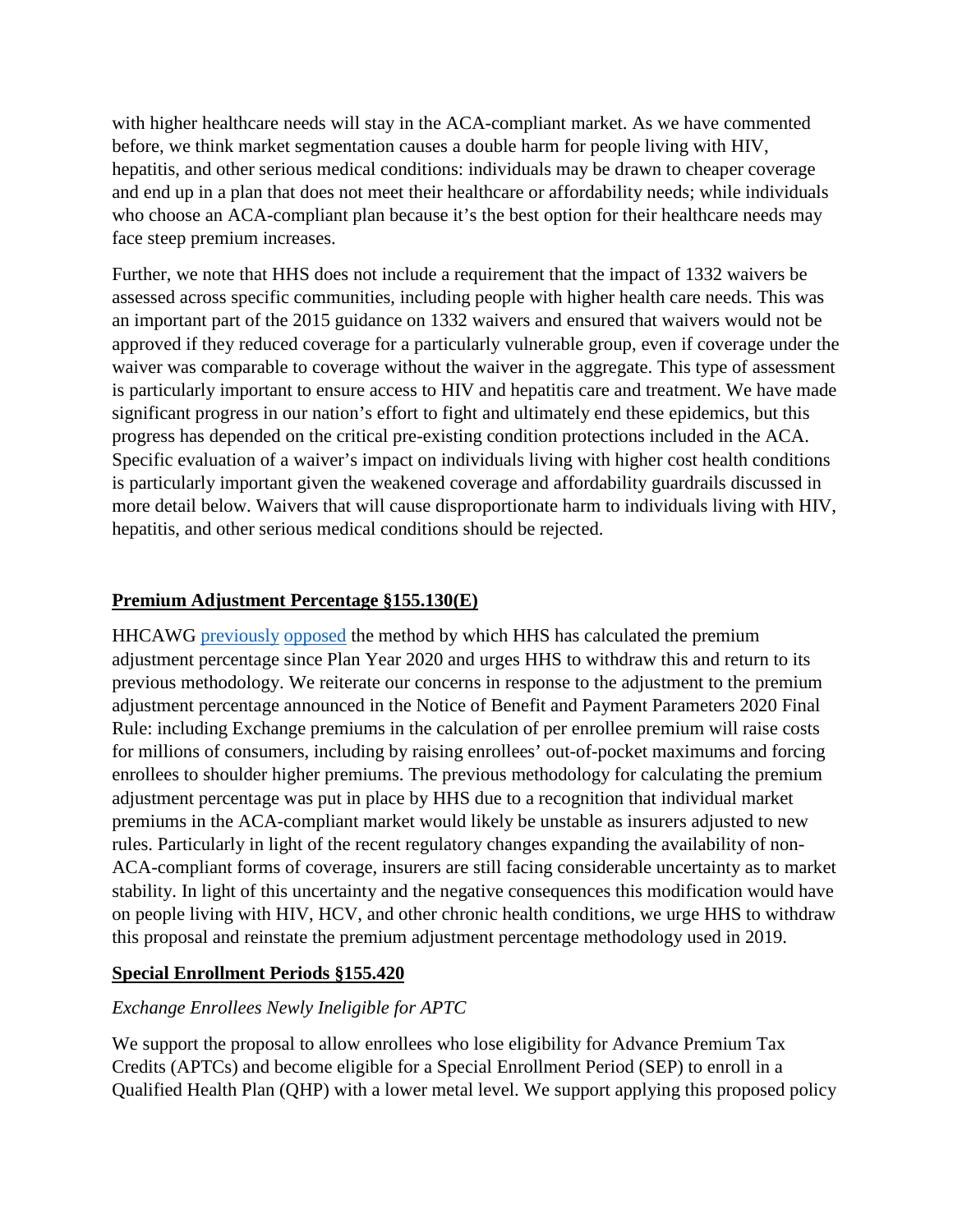to all consumers who lose APTC eligibility and qualify for an SEP, regardless of the reason for their loss of APTC eligibility, and urge HHS to go even further by lifting all plan selection restrictions for all consumers who apply for coverage through an SEP.

The freedom to choose a plan that best suits a consumer's needs is critical for ensuring that consumers can maintain affordable coverage even if they lose eligibility for APTCs. Consumers who lose eligibility for APTC based on an income increase, for instance, may lose a significant amount of financial assistance without having gained enough income to continue to afford the coverage they selected when APTC was available to them. This is particularly true for individuals living with HIV, who have to navigate high cost-sharing for medications and therefore need maximum flexibility when choosing a plan that best balances their out-of-pocket costs and monthly premiums. HHS rightly acknowledges in its proposal that eligibility for APTCs significantly impacts consumers' coverage decisions, and that consumers shop for coverage based on premiums that are reduced by the APTC amount for which they were eligible at the time of plan selection. Additionally, Congress' intent in passing the SEP-related provisions of the ACA was to ensure that consumers can make changes to their coverage to best suit their needs when their circumstances change; limiting consumer choice when a consumer experiences such a change in circumstances undermines Congress' intent in allowing for SEPs in the first place. We therefore support this proposal as an important protection to ensure consumers—and especially those living with HIV and other chronic conditions who rely on continuous, affordable coverage for care and treatment, as well as those at risk for HIV or other chronic conditions who rely on their coverage for testing and other preventive care—are not forced to drop their coverage altogether due to income fluctuations that could make full cost coverage unaffordable.

HHS seeks comment on whether this proposal will increase the risk that consumers will change plans without taking into account potential disadvantages, such as additional out-of-pocket costs incurred when a consumer's deductible resets after switching plans. This is a potential risk any time a consumer switches to a new QHP mid-year, including one within the same metal level as their existing plan as is permitted under current policy. We believe that including language in eligibility notices and/or directly on the Marketplace website explaining this and other risks will help consumers make informed decisions about switching plans with knowledge of the tradeoffs, and we encourage HHS to take all possible measures to ensure consumers are aware of these considerations when making decisions about their coverage.

While we appreciate this component of the proposal and generally support policies that increase consumer choice, we do not feel that this proposal goes far enough. We urge HHS to return to the pre-2017 policy of freely allowing consumers who qualify for an SEP to choose from any available plan, with no restrictions on metal levels, consistent with federal law. Prior to the Market Stabilization Final Rule, finalized in 2017, people eligible for an SEP were generally allowed to choose any available plan just as they would be able to do during the annual open enrollment period. This is consistent with the ACA's guaranteed availability requirement that requires issuers to accept any applicant for coverage. This is an important consumer protection because it gives consumers the flexibility they need to evaluate their coverage and adjust it when they or their family members experience significant life changes. The changes finalized in the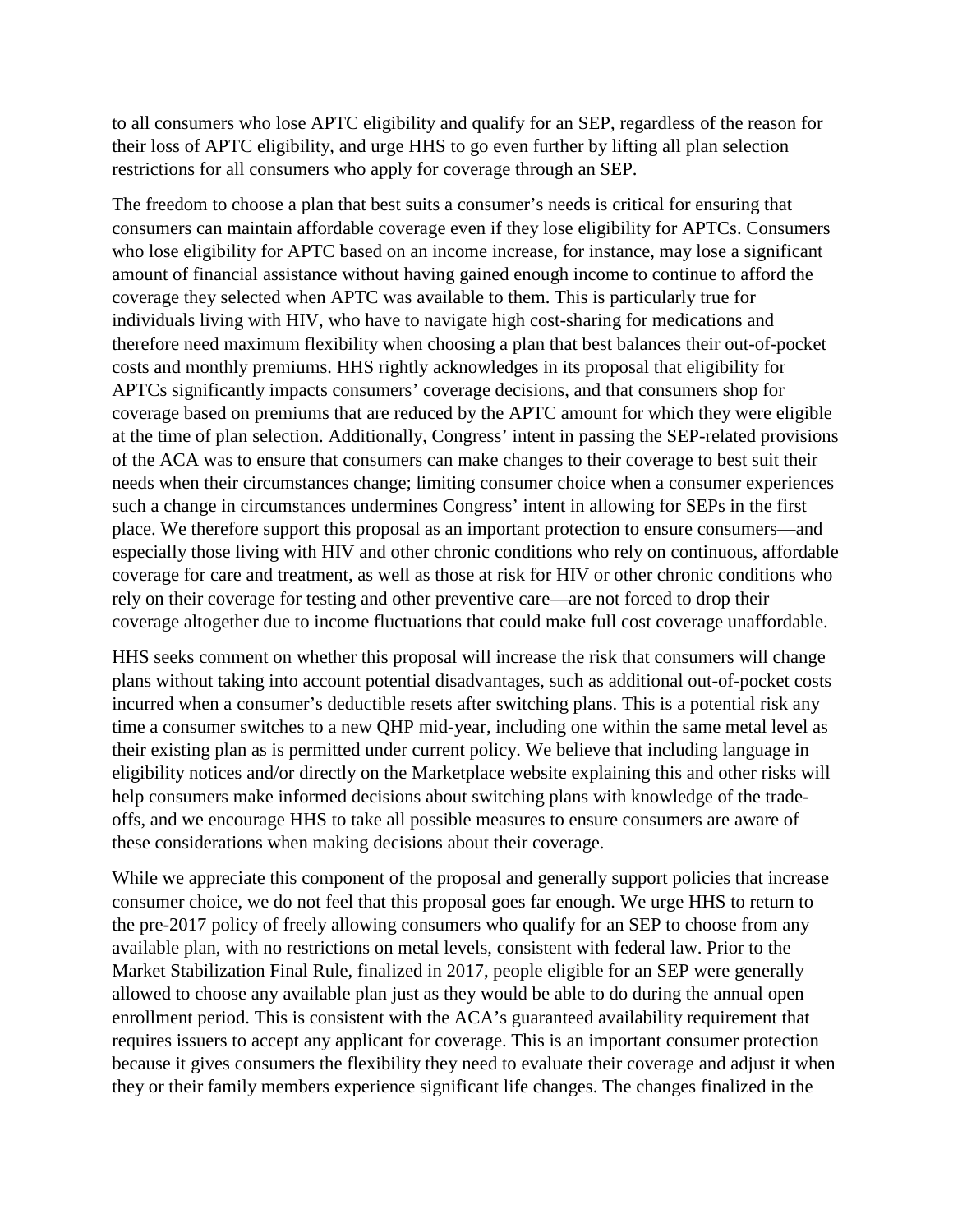Market Stabilization Rule generally prevent people enrolled in individual market plans from switching to a different metal level during the year, while people who trigger an SEP that involves adding a dependent would generally only be able to add that dependent to their plan and not change plans themselves as was previously permitted. Limiting plan options for consumers eligible for an SEP is in conflict with the guaranteed availability requirements because it restricts plan options for people who are enrolled in an individual market plan, while allowing other people who come in during the year to freely choose the plan that best meets their needs.

The only restriction on plan choice authorized by the ACA is related to employer coverage employers buying coverage through the Marketplace may select one coverage level to be made available to their workers, with workers then choosing any plan in that coverage level. The statute does not make any other exceptions to the very clear guaranteed availability requirements passed by Congress. Comments in opposition to this change in the proposed Market Stabilization Rule noted that, although insurers claimed there was a problem with people "buying up" their coverage during the year, there was no actual evidence that this was happening to a significant degree. Commenters argued that HHS acted on these claims to make major changes to enrollment rules that conflict with federal law and negatively impact consumers, despite the lack of evidence supporting that such changes were necessary. We echo these concerns now. By this time, after seven enrollment cycles, insurers should be able to adequately price for occasional shifts that current enrollees may make between different plans or metal levels during the year. We ask HHS to adopt the proposal to give consumers who lose APTC eligibility more plan choice, and further urge HHS to return to its pre-2017 policies by lifting all restrictions on plan choice consistent with federal law.

HHS states in its proposal that it is considering whether to allow consumers who lose APTC eligibility to choose from any lower metal level, or to limit consumers to choosing a plan from one metal level lower than their current QHP. We believe that placing such limitations on consumer choice undermines HHS' reason for considering this change in the first place—to avoid situations where consumers lose APTC eligibility due to an income increase and are no longer able to afford coverage, because they lost a significant amount of financial assistance without having gained enough income to continue to afford the coverage they selected when APTC was available to them. HHS notes in its proposal that the average difference between a gold plan premium and a silver plan premium is 14 percent, while the average difference between a silver plan premium and a bronze plan premium is 34 percent. Therefore, a consumer enrolled in a gold plan who loses APTC eligibility may still be unable to afford a silver plan and should have the option to choose a bronze plan if this is what best fits their needs. The alternative in many cases will be to forego coverage altogether due to unaffordability, which is especially harmful to people living with and at risk for HIV and other chronic conditions who rely upon access to affordable, uninterrupted coverage. Limiting consumer choice also creates risk of adverse selection, because consumers with lower health needs are more likely to forego coverage if it becomes unaffordable, while individuals living with HIV and other chronic conditions will stretch their incomes as far as possible to maintain coverage.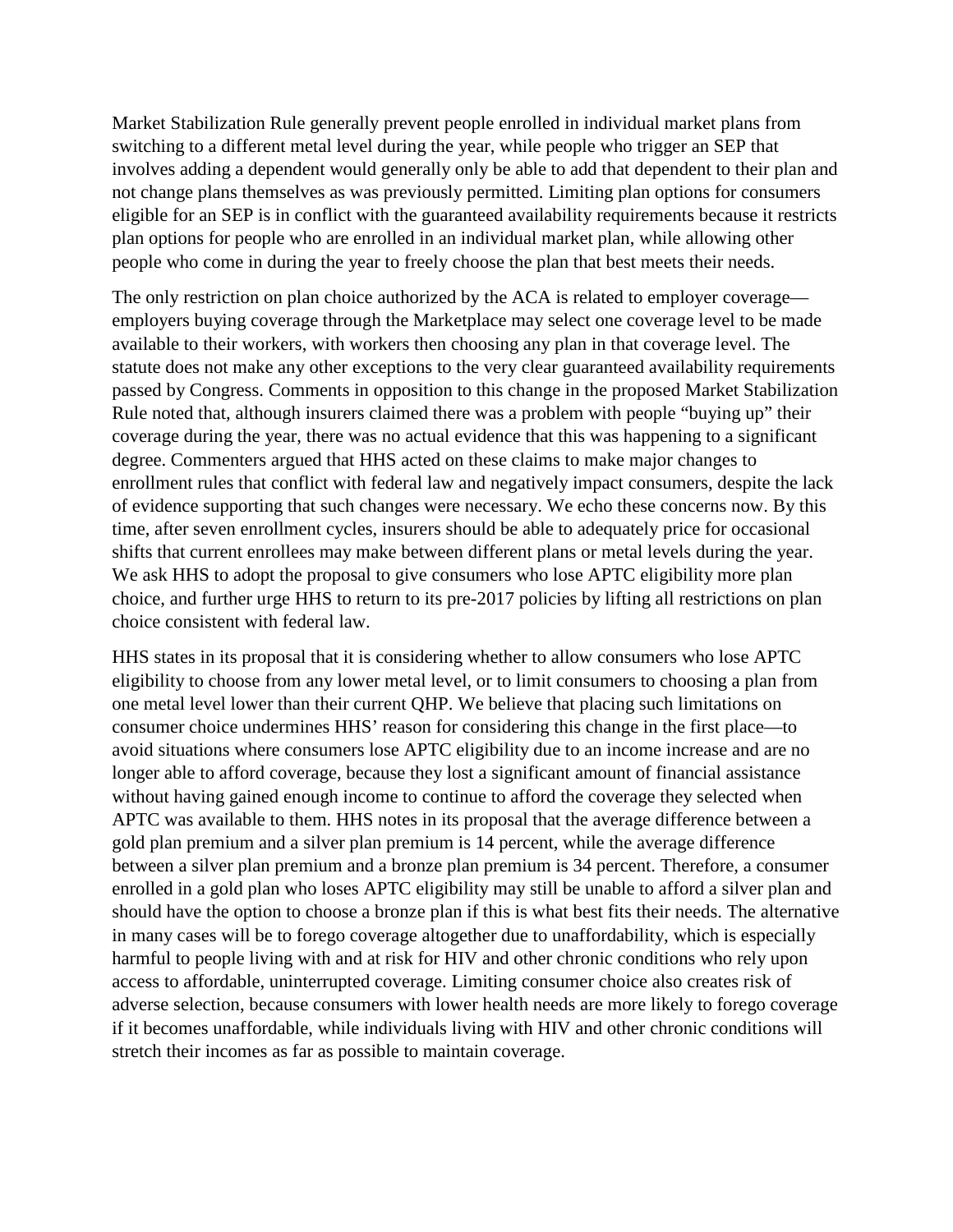HHS seeks comment on whether it should allow consumers who become newly *eligible* for APTC to have the option of switching to a plan with a higher metal level. We support such a change and disagree that it would lead to adverse selection by permitting individuals to change coverage levels in response to health status changes. Health status changes do not trigger SEP eligibility, nor do health status changes typically cause people to experience changes in their income that affect APTC eligibility. There is no apparent basis for assuming that a correlation exists between SEP eligibility and health status. To the extent that a consumer opts for a highercost plan upon gaining eligibility for APTCs because the plan they initially chose, based on their ability to afford coverage without APTCs, does not provide them with adequate coverage, this is a positive outcome from a policy standpoint and consistent with Congress' intent in passing the ACA because it means the consumer is now able to afford coverage that best suits their needs. It is a failure of policy that such a consumer was unable to afford adequate coverage in the first place. Rather than penalizing consumers for policy failures by forcing them to maintain inadequate coverage, the administration should promote policies that make adequate, affordable coverage available to consumers of all incomes.

#### *Untimely Notice of Triggering Event*

HHS proposes to allow consumers who did not receive timely notice of an event that triggers SEP eligibility and/or were reasonably unaware at the time that a triggering event occurred to select a new plan within 60 days of the date on which they knew, or reasonably should have known, of the occurrence of the triggering event; to allow consumers in this situation to choose the earliest coverage effective date for the triggering event that would have been available if they had received timely notice of the triggering event; and to apply these rules to off-Exchange plans. We support these proposals.

#### *Cessation of Employer Contributions to COBRA as a Special Enrollment Period Trigger*

Under current policy, consumers enrolled in COBRA coverage may be eligible for a loss of minimum essential coverage SEP if their employer completely ceases COBRA contributions and the consumer must pay full cost for their premiums. However, this may not be considered an SEP triggering event by issuers of off-Marketplace coverage or by state-based Marketplaces. Consumers who enroll in COBRA coverage have presumably lost their employment, making it even more challenging for them to afford COBRA continuation coverage premiums because, as HHS rightly points out, COBRA premiums are very costly and loss of employer contributions may render this type of coverage unaffordable for many people. HHS therefore proposes to make this SEP available throughout the individual market—that is, to expand it to off-Marketplace coverage and state-based Marketplaces—rather than only through the federally-facilitated Marketplace. We support this proposal as an important consumer protection, ensuring that people who lose access to affordable COBRA coverage are not forced to forego coverage altogether due to unaffordability. This is especially critical for people living with HIV and other chronic conditions, who may experience gaps in care and treatment if they are unable to afford coverage after losing their employment, as well as people at risk for HIV and other chronic conditions who rely on affordable coverage for testing and other preventive care.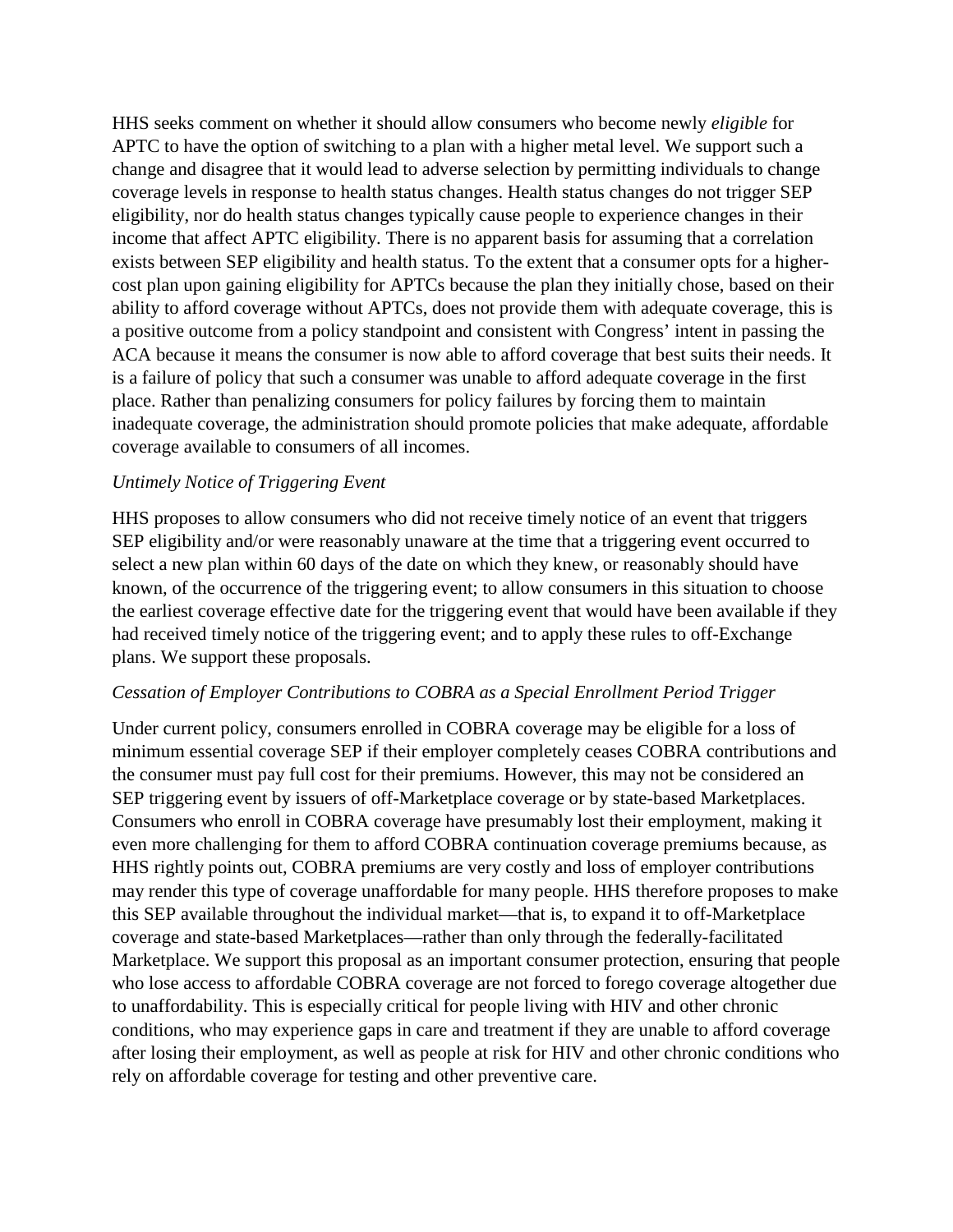This serves as a helpful example of a situation where allowing consumers to freely switch metal levels when they experience any triggering event is especially important. Under current policy, if one member of a family qualifies for a loss of coverage SEP because their employer ceased COBRA contributions, that family member may either join the QHP of a household member who is already enrolled in Exchange coverage or enroll separately in their own plan. Given that COBRA coverage is only available when someone loses employment, the entire family has likely experienced a significant change in household income and should have the flexibility to switch to a QHP that best fits their needs. CMS' proposals address this situation, but only to a point. We therefore support HHS' proposals to expand access to SEPs for consumers whose employers cease COBRA contributions, and again urge HHS to go even further by removing all limitations on consumer choice when individuals and families experience qualifying life events. Given the high unemployment rates during the COVID-19 pandemic, which is likely to impact the U.S. economy for the foreseeable future, policies that ensure uninterrupted transitions between coverage types when consumers lose employment or experience unexpected changes in financial circumstances are of critical importance now more than ever. Expanding access to coverage following employment loss by allowing consumers more flexibility to switch coverage if their COBRA becomes unaffordable, coupled with policies that lift barriers such as SEP restrictions, are necessary to ensure that no consumers fall through the cracks during public health crises and periods of economic downturn.

HHS states in its proposal that it is considering addressing situations in which an employer reduces, but does not completely cease, its COBRA premium contributions. HHS acknowledges that consumers may not be able to maintain COBRA coverage with a reduced employer contribution; we agree with this conclusion, and emphasize that inability to afford COBRA coverage can be especially detrimental to individual and public health if consumers living with or at risk for HIV and other chronic conditions are unable to access affordable QHPs when their COBRA costs become prohibitively high. HHS also points out that, although reduced employer contributions to *non-COBRA* employer-sponsored coverage do not trigger an SEP, COBRA is different from other types of employer coverage because COBRA is not subject to an affordability test for purposes of APTC/CSR eligibility and is typically more expensive than employer coverage. In other words, many consumers with employer coverage have *some*  protection against exorbitantly high costs because they can become eligible for APTCs if their costs exceed a certain threshold, but COBRA enrollees whose costs become too high have no affordable options available to them. We would also add for HHS' consideration that consumers enrolled in COBRA coverage have lost employment, and their financial situations are therefore likely more fragile compared to consumers who experience increases in costs for employer coverage. We support allowing for SEPs in cases where a consumer's employer partially reduces COBRA contributions and encourage HHS to put forth such a proposal in the future.

HHS also seeks comment on whether it should adopt a threshold for the level of reduction in employer COBRA contributions that trigger an SEP. While we cannot provide comprehensive comments absent a notice of proposed rulemaking explaining how such a threshold would be developed and applied, we feel, at the very least, that HHS should take into account the fact that consumers enrolled in COBRA coverage have lost their employment and are therefore likely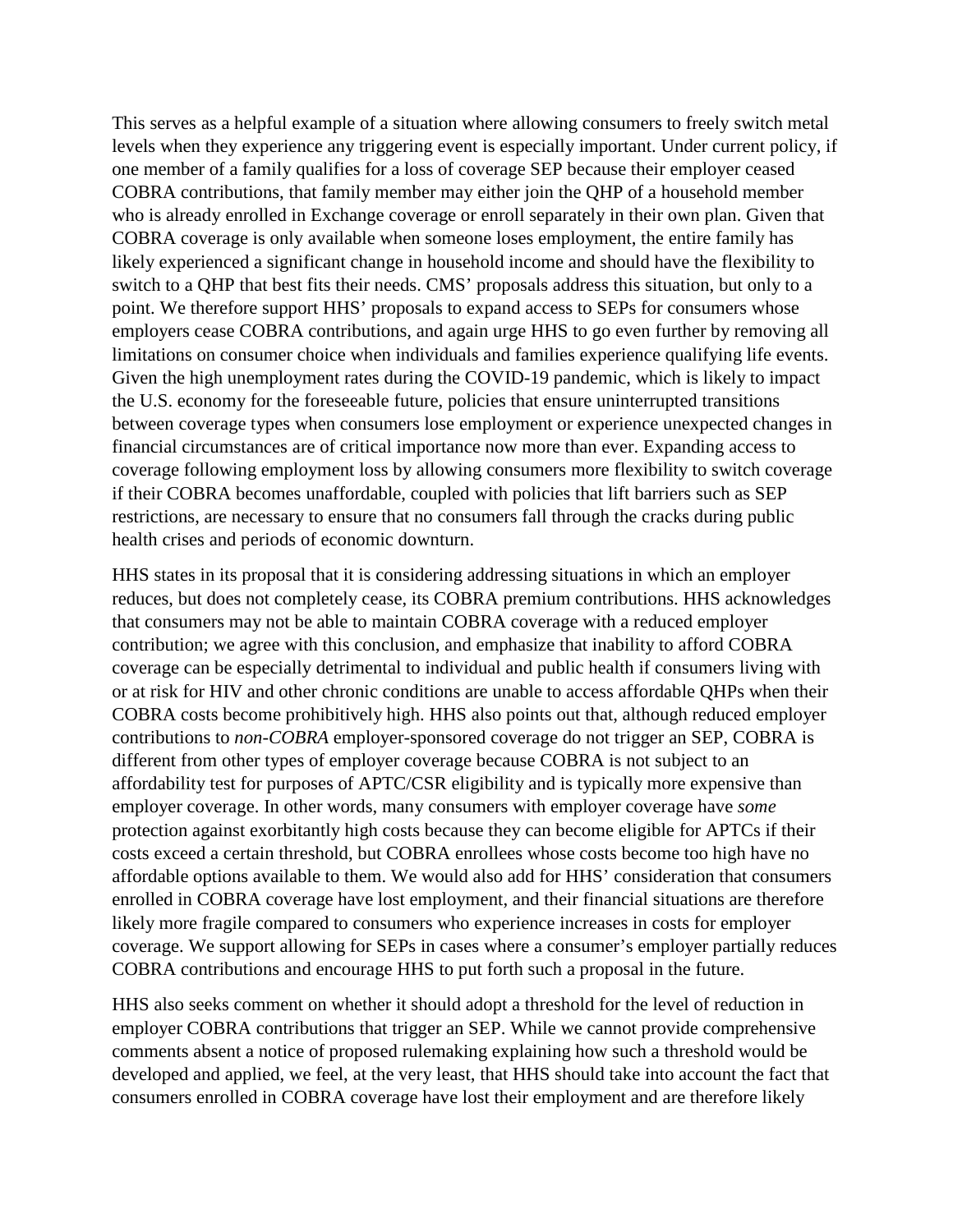experiencing financial vulnerability. We refrain from comment on the adequacy of the Internal Revenue Service's (IRS) threshold of 9.83 percent for evaluating affordability of employer coverage because HHS and IRS are not considering changes to the affordability test at this time; however, we feel that this threshold could be inappropriately high for evaluating COBRA affordability due to the financial challenges and uncertainty consumers already face following loss of employment.

Allowing an SEP for partial reductions in employer COBRA contributions would also be consistent with HHS' proposal to allow consumers who become newly ineligible for APTC to switch to a plan with a lower metal level—just as consumers shop for coverage based on premiums that are reduced by the APTC amount for which they were eligible at the time of plan selection, they similarly opt to enroll in COBRA coverage instead of a QHP based on the costs of that coverage at the time of enrollment. Consumers who enroll in COBRA coverage were eligible for an SEP based on loss of minimum essential coverage and could have chosen to enroll in a QHP, but instead chose to enroll in COBRA after evaluating the costs of these two options. But, unlike premium increases resulting from a consumer becoming newly ineligible for APTC, increased COBRA premiums due to reduced employer contributions are based solely on the employer's discretion and are not a result of an increase in the consumer's income; in fact, the consumer has likely experienced a *decrease* in income because COBRA eligibility is triggered by loss of employment. HHS' rationale for proposing to relax restrictions on plan selection for consumers newly ineligible for APTCS—that is, that consumers who lose eligibility for APTC may not be able to afford the coverage they selected when APTC was available to them supports also allowing an SEP in cases where a consumer's COBRA costs change because of decreased employer contributions. The outcome is the same in that the consumer's coverage costs are different than they were at the time when they chose their plan and they must now pay much higher costs than they can afford, but their financial situation is likely even more fragile because they have lost employment instead of experiencing an income increase. We hope that HHS will consider expanding SEPs to consumers whose employers partially reduce COBRA contributions, and also consider allowing an SEP in the similar situation where a partial decrease in APTC may render existing coverage unaffordable.

### *Special Enrollment Period Verification*

HHS proposes to require state-based Marketplaces to conduct SEP pre-enrollment verification for new enrollments effectuated through an SEP, and to require that Exchanges verify at least 75 percent of such new enrollments. We oppose this proposal because it erects unnecessary barriers to accessing coverage and urge HHS to instead focus on enrollment processes that facilitate, rather than hinder, enrollment. This is especially critical given the high rates of coverage loss during the ongoing COVID-19 pandemic, during which access to SEPs has been critical for ensuring that consumers, and especially those living with and at risk for HIV and other chronic conditions, remain insured during a public health crisis.[4](#page-8-0)

<span id="page-8-0"></span> <sup>4</sup> "Special Trends Report: Enrollment Data and Coverage Options for Consumers During the COVID-19 Public Health Emergency," Center for Consumer Information & Insurance Oversight, Centers for Medicare & Medicaid Services (Nov. 2020), [https://www.cms.gov/CCIIO/Resources/Forms-Reports-and-Other-Resources/Downloads/SEP-Report-](https://www.cms.gov/CCIIO/Resources/Forms-Reports-and-Other-Resources/Downloads/SEP-Report-Nov-2020.pdf)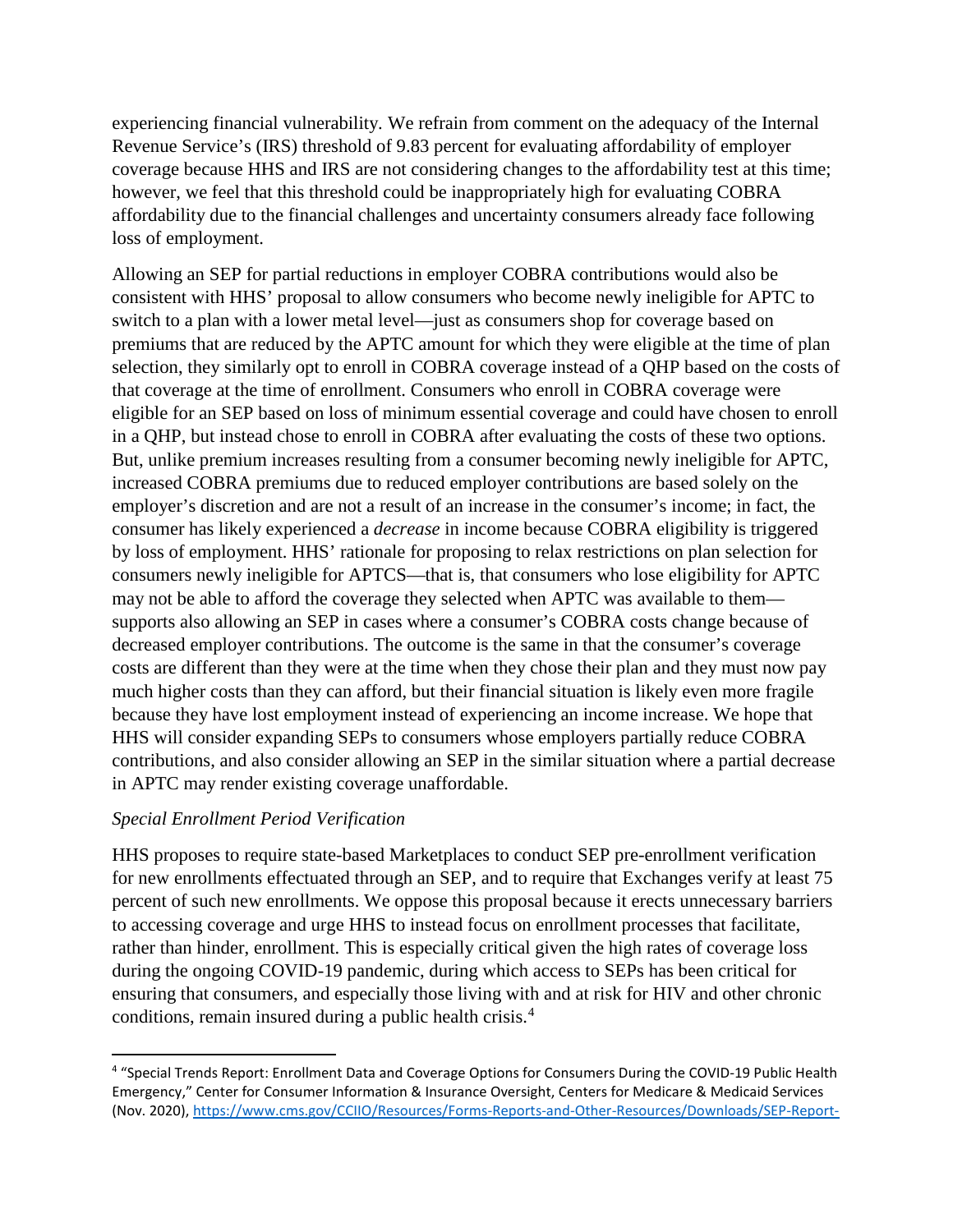SEP pre-enrollment verification was proposed and finalized in HHS' 2017 Market Stabilization Rule, and arguments raised in comments opposing this change at that time remain salient today. HHS failed in its Market Stabilization notice of proposed rulemaking to produce data from industry or government sources to show whether and how often people ineligible for SEPs were nonetheless using them to access coverage, and fails again now to provide any evidence to support expanding this harmful policy that reduces access to coverage by needlessly delaying coverage start dates and erecting unnecessary barriers to enrollment. Data previously cited by insurers and analysts to show alleged widespread abuse of SEPs, based on the fact that individuals who enroll through an SEP have higher claims costs than those who enroll during the annual open enrollment period, has been found to have serious shortcomings.<sup>[5](#page-9-0)</sup> But, even if the full difference in claims costs identified several years ago between SEP enrollees and other enrollees stemmed from abuse, experts concluded that eliminating that differential would only reduce average individual market claims costs by around one percent because SEP enrollees are a small fraction of total enrollment.<sup>[6](#page-9-1)</sup> HHS does not provide any data showing that SEP preenrollment verification in the federally-facilitated Marketplace has been an effective policy for addressing these unsubstantiated claims, even though HHS ostensibly has three years of experience with SEP pre-enrollment verification through Healthcare.gov to evaluate its effectiveness. Nor does HHS provide any analysis of the impact that prior increases in SEP documentation have had on enrollment and consumer access. If HHS' concern is adverse selection, we suggest it reconsider imposing burdensome requirements such as pre-enrollment verification that create barriers to enrollment, because consumers with low health needs are more likely to forego coverage if enrollment becomes too burdensome. Furthermore, state-based Marketplaces already have flexibility to adopt SEP verification policies that fit the needs of their state, and HHS provides no evidence showing that this existing flexibility is insufficient to meet states' needs or that anything short of making SEP verification mandatory would be similarly insufficient. In fact, HHS does not state any clear discernible need for this policy change within the sparse four pages of its proposal, rendering it arbitrary and capricious in violation of the Administrative Procedure Act (APA).

HHS acknowledges that some state-based Marketplaces may be challenged to conduct accurate and timely verifications due to administrative burden and costs, and therefore proposes to allow states to request federal approval for alternative verification processes. But HHS undermines its purpose in allowing this flexibility by putting an arbitrary 75 percent threshold on SEP verifications, which could require states to expend unnecessary resources verifying more enrollments than necessary. We understand that HHS wishes to preserve and expand existing flexibility for Exchanges to decide which SEP types to verify and the best way to conduct

l

[Nov-2020.pdf](https://www.cms.gov/CCIIO/Resources/Forms-Reports-and-Other-Resources/Downloads/SEP-Report-Nov-2020.pdf) (finding that 485,000 consumers gained coverage through the loss of MEC SEP in 2020, an increase of 52 percent from the same time period last year).

<span id="page-9-1"></span><span id="page-9-0"></span><sup>5</sup> Matthew Fiedler, "Trump administration's proposed change to ACA special enrollment periods could backfire," Brookings (Feb. 17, 2017), [https://www.brookings.edu/blog/usc-brookings-schaeffer-on-health](https://www.brookings.edu/blog/usc-brookings-schaeffer-on-health-policy/2017/02/17/trump-administrations-proposed-change-to-aca-special-enrollment-periods-could-backfire/)[policy/2017/02/17/trump-administrations-proposed-change-to-aca-special-enrollment-periods-could-backfire/.](https://www.brookings.edu/blog/usc-brookings-schaeffer-on-health-policy/2017/02/17/trump-administrations-proposed-change-to-aca-special-enrollment-periods-could-backfire/) 6 *Id*.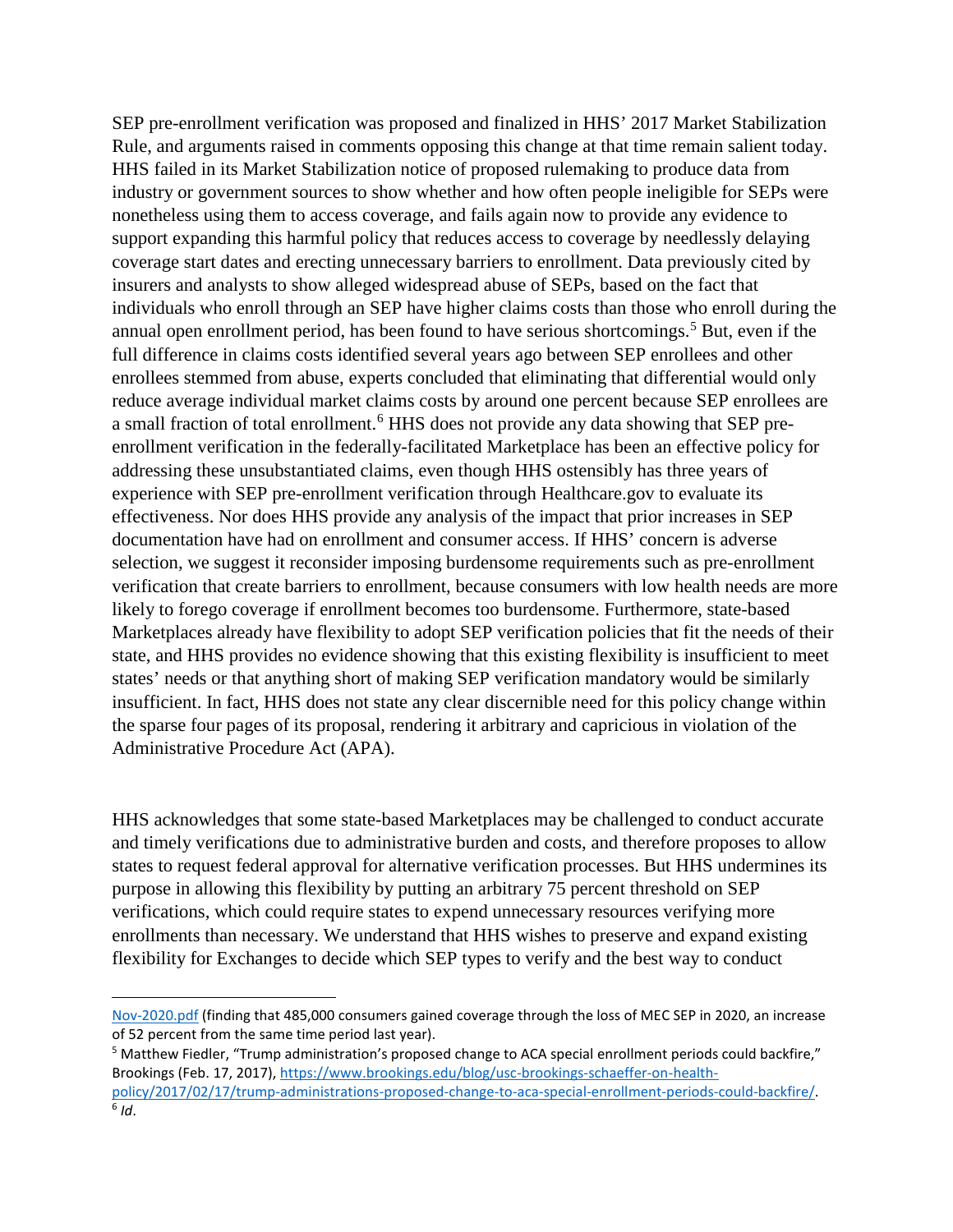verification, but we do not see how an arbitrary requirement to verify 75 percent of new enrollments effectuated through SEPs accomplishes this goal. We say it is arbitrary because HHS provides no explanation whatsoever of how it arrived at this 75 percent threshold or any data to show how often Healthcare.gov currently conducts SEP verifications. This amounts to a failure to provide even the minimum information needed for the public to adequately weigh in on this proposal. HHS acknowledges that SEP verification may be administratively burdensome for state-based Marketplaces, but in the same breath proposes to implement a mandatory and arbitrary quota for how many verifications a state should conduct. Given the illogical nature of this proposal and the absence of any evidence showing that it is even remotely necessary, we are concerned that this proposal amounts to nothing more than a baseless strategy to curb enrollment during a global pandemic, when the need for accessible, affordable health coverage could not be more urgent.

HHS' proposal to expand SEP pre-enrollment verification to state-based Marketplaces and place a quota on how many verifications a Marketplace must conduct, in a rushed manner and without any discernible evidence showing the need for such a policy or the impact it will have on consumers, is arbitrary and capricious and exceeds HHS' authority. It also undermines the administration's ambitious goals to end the HIV epidemic by creating unnecessary barriers to access and deterring consumers with lower health needs from enrolling in coverage. We oppose this portion of the proposal in its entirety and urge HHS to focus its efforts on expanding access to coverage, especially during a global pandemic.

## **PBM Reporting § 184.50**

Pharmacy benefit managers (PBMs) have an increasing role in the health insurance system and prescription drug benefit management. However, information on PBM operations is not transparent. In Medicare, PBMs are required to report on certain prescription drug distribution and cost data which provides insight into the role PBMs play, methods used, and revenue generated. The Proposed Rule would require PBMs to report on the same information they provide in Medicare, and that qualified health plan issuers must account for in the individual market. PBMs must report to the Secretary of HHS, as required by section 1150 A, the percentage of all prescriptions that were provided through retail pharmacies compared to mail order pharmacies; generic dispensing rates; total amount and type of rebates, discounts, or price concessions that the PBM negotiates and the totals that are passed through to the plan sponsor; and the aggregate amount of the difference between the amount the health benefits plan pays the PBM and the amount that the PBM pays retail and mail order pharmacies. HHCAWG supports this provisions and believes that requiring this reporting will provide some visibility and accountability of PBM operations.

### **User Fee Rates § 156.50**

The proposed rule would cut the federal marketplace user fee by 25 percent, from 3 percent to 2.25 percent and would cut the user fee for state-based marketplaces that use the federal platform from 2.5 percent to 1.75 percent. We oppose this provision.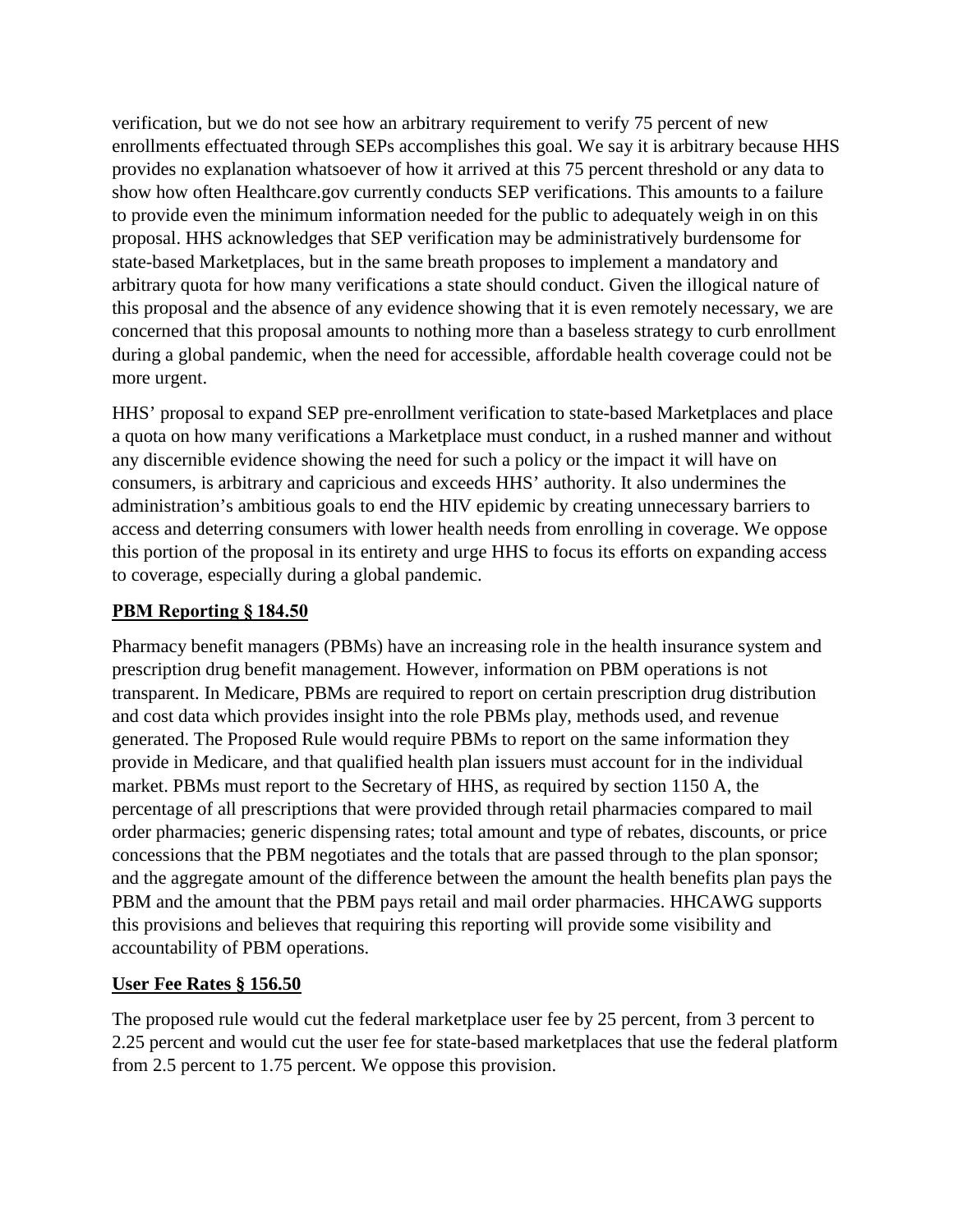The marketplace user fee — a fixed percentage of premium revenue paid by insurers — supports critical functions, including the operation and improvement of the HealthCare.gov website, the Marketplace call center, the Navigator program, consumer outreach, and advertising. As we stated in our opposition to the direct enrollment pathways above, access to unbiased navigation services is crucial to ensuring that people living with HIV are able to locate and enroll in the qualified health plans that best suit their needs.

The proposed rule's rationale for the cut is that the lower user fee would be sufficient to fund current marketplace activities. But current activities are inadequate. Under the current Administration, CMS has virtually ceased marketing and outreach and has slashed funding for Navigators, core marketplace functions funded by user fees. Rather than cutting the user fee, it should be *increased* to 3.5 percent (the level in effect prior to 2020) to restore outreach and enrollment assistance programs and to fund continued improvements to HealthCare.gov, including technological enhancements and improved customer service.

Thank you for the opportunity to provide feedback and for your thoughtful consideration of these comments. If you have further questions, please reach out to HHCAWG co-chair Phil Waters at pwaters@law.harvard.edu with the Center of Health Law and Policy Innovation, Rachel Klein and rklein@taimail.org with The AIDS Institute, or Aisha Davis at adavis@aidschigaco.org with AIDS Foundation of Chicago if we can be of assistance.

Respectfully submitted by:

ADAP Educational Initiative ADAP Advocacy Association AIDS Alabama AIDS Action Baltimore AIDS Alliance for Women, Infants, Children, Youth & Families AIDS Foundation of Chicago AIDS Research Consortium of Atlanta AIDS United American Academy of HIV Medicine APLA Health Bailey House, Inc. Black AIDS Institute Center for Health Law and Policy Innovation Communities Advocating Emergency AIDS Relief (CAEAR) Community Access National Network (CANN) Georgia AIDS Coalition Harm Reduction Coalition HealthHIV HIV Medicine Association